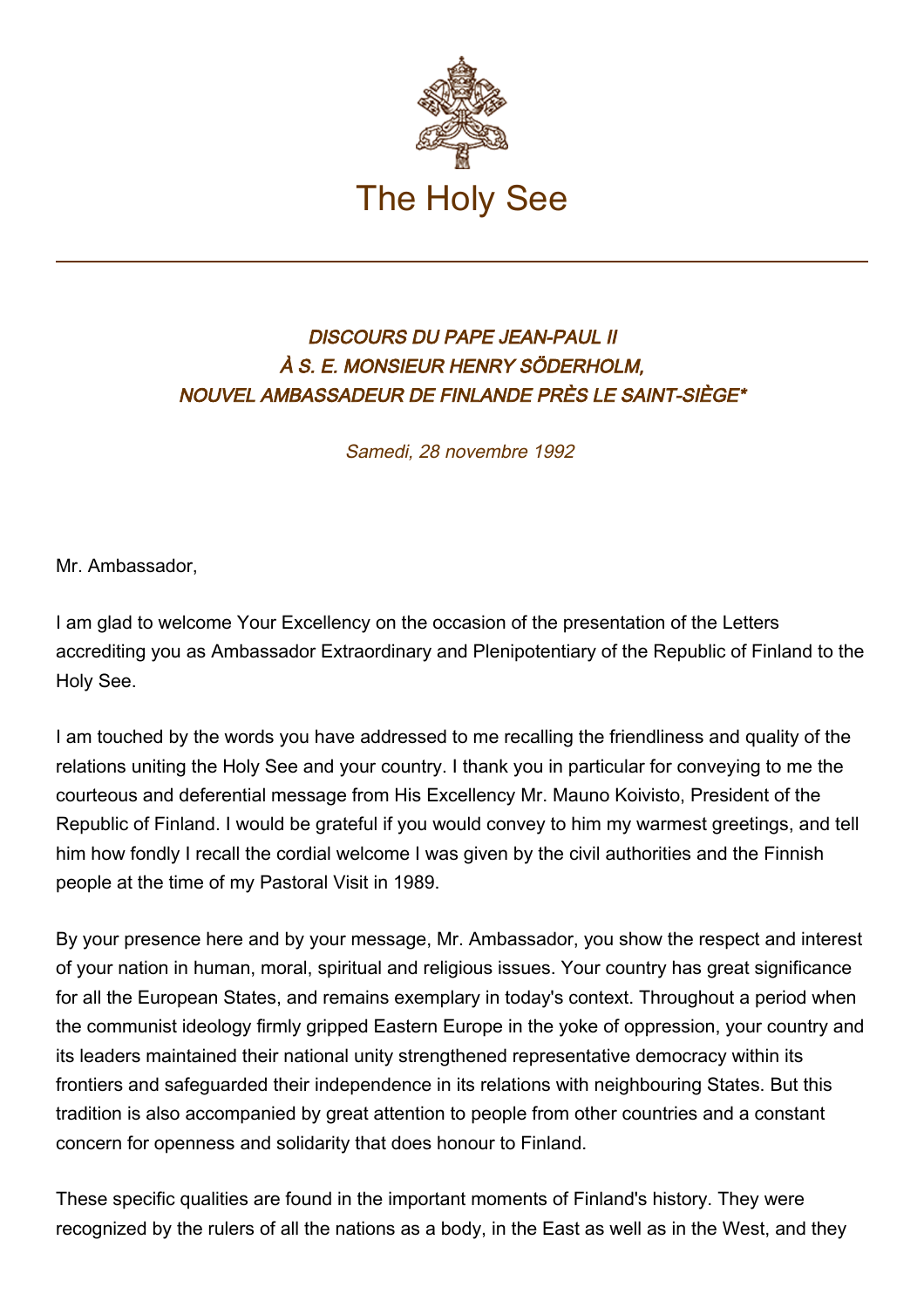enabled opposing governments to be welcomed on your soil, to meet and to engage in serious negotiations within the European Conference on Security and Cooperation, a forum of considerable range and breadth in the field of international relations. Thus your capital has become a place symbolic of the construction of a fraternal Europe. Henceforth, since the signing of the Final Act on 1 August 1975, the name of Helsinki is linked to essential aspects of cooperation between the States of the European continent.

The Holy See, one of the first to be involved in the process that gave birth to the CSCE, remains very attached, as you have emphasized, to a Europe, one of whose basic cornerstones is peace. Unfortunately, the war in Bosnia-Hercegovina remains a gaping wound in the heart of the continent. As part of the UN forces, some of your compatriots are making their contribution to the peace process and to the necessary duty of humanity towards the peoples concerned. The growth of individuals and peoples cannot occur without everyone's full respect and recognition for the fundamental moral values which are well expressed in the Final Act of the Conference and in the Paris Charter: respect for individuals regardless of their ethnic origin, as well as such essential freedoms as freedom of thought, conscience, religion or conviction, respect for territorial boundaries, non-interference in domestic affairs and the right of peoples to self-determination, collaboration between States for friendlier coexistence and a solidarity that goes beyond national frontiers, without forgetting the commitment made by all the signatories to settle their differences by peaceful means.

I fervently wish that, as cause for hope, the measures of the Final Act of Helsinki may help consolidate peace between individuals and peoples, a peace that necessarily involves reconciliation whereby each party, overcoming the tensions and divisions of the past by healing of memory and conversion of heart, is committed to serving his country and the international community.

I turn my thoughts to your fellow citizens as a whole. I hope that in the heart of Europe they may share with their brothers and sisters the sense of dialogue and the desire for peace of which they have often given proof. My thoughts also turn to the Catholics of Finland. They are few, but they wish to play an active part in the social life of their country, thanks to the constructive relations they are building with communities of other religious denominations in a spirit of ecumenism and fraternal charity, and the warm welcome the authorities give to the pastors who come to care for the Catholic faithful.

At the time your mission as the Representative of the Republic of Finland is beginning, I hope, Mr. Ambassador, that your stay will bring you great joy. Contemplating the city from the Janiculum and discovering its numerous riches, you will be able to perceive the links between the culture to which you belong and Roman culture, so as to highlight their complementarity. For their part, diplomatic relations express the mutual trust that unites us. Rest assured that you will always find attentive support and a cordial welcome among my coworkers.